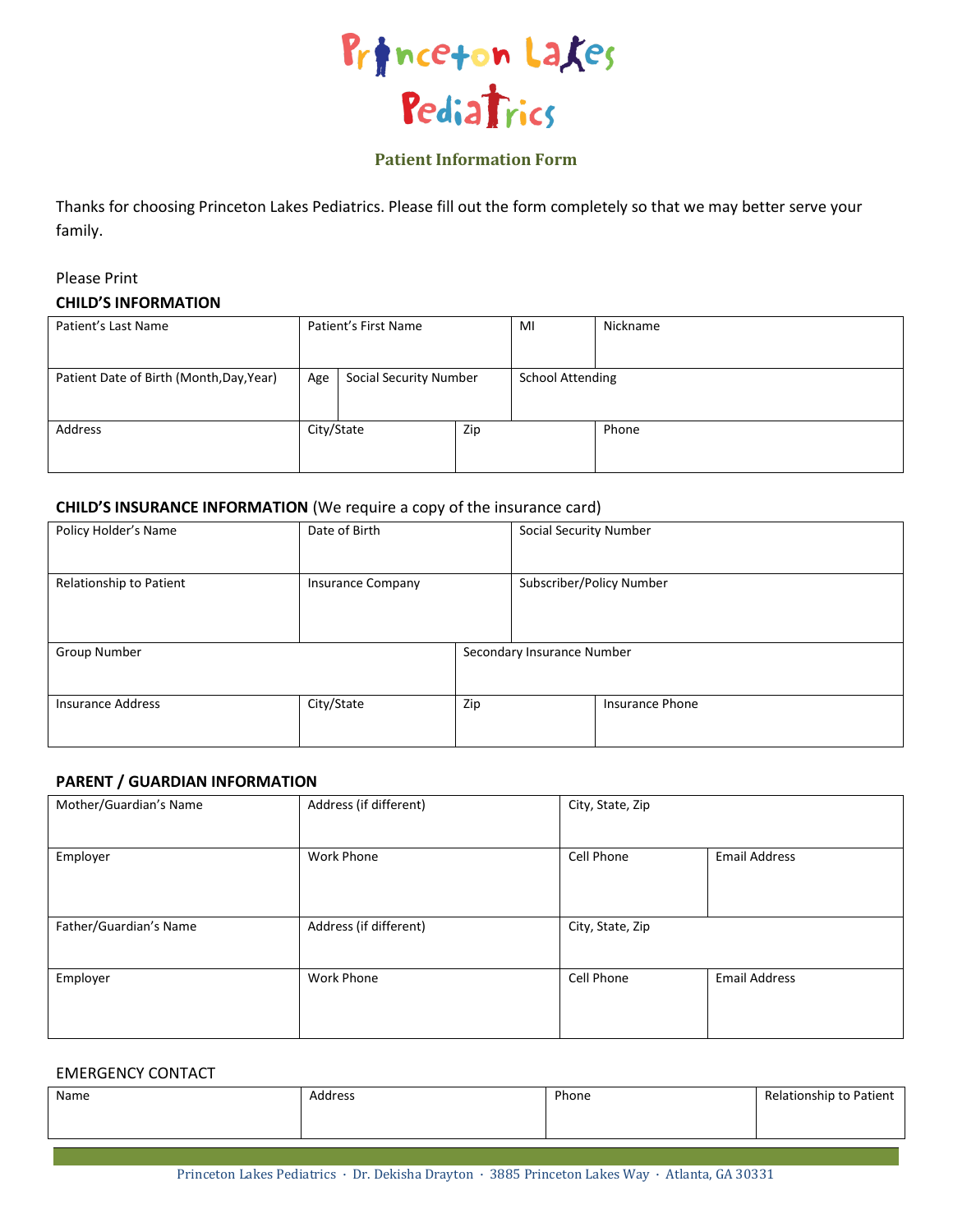

## **Pediatric Health History**

Please answer all questions completely. This information is important to ensure that your child's physician is able to make informed medical decisions regarding his/her healthcare.

| Patient's Last Name        | Date of Birth (Month, Day, Year) | Nickname |
|----------------------------|----------------------------------|----------|
|                            |                                  |          |
| Child Lives With           |                                  |          |
| <b>Both Parents</b><br>Mom | Dad                              |          |
| Prior Physician            |                                  |          |
|                            |                                  |          |
|                            |                                  |          |

## **CHILD'S BIRTH HISTORY**

| During Pregnancy, was there material use of:          |                                                            | Child's Birth Weight<br>lbs.<br>OZ.                                 |
|-------------------------------------------------------|------------------------------------------------------------|---------------------------------------------------------------------|
| Caffeine<br>Alcohol<br>Tobacco<br><b>Street Drugs</b> | <b>Yes</b><br>No.<br>Yes<br>No.<br>No<br>Yes<br>Yes<br>No. | Was the patient born<br>term<br>premature<br>late                   |
| <b>Prescription Medications</b>                       | <b>Yes</b><br>No                                           | Were there any complications during pregnancy?<br>No.<br><b>Yes</b> |
| Please explain any "yes" answers                      |                                                            | Please explain any "yes" answers                                    |
| <b>CHILD'S HEALTH HISTORY</b>                         |                                                            |                                                                     |

Does your child have or has he/she ever had the following (please circle):

| Abnormal bleeding          | No  | Yes | Epilepsy/Seizures                                      | No  | Yes        |
|----------------------------|-----|-----|--------------------------------------------------------|-----|------------|
| <b>ADHD</b>                | No  | Yes | Feeding/Eating Problem                                 | No. | Yes        |
| Allergies                  | No. | Yes | Gastroesophageal Reflux                                | No  | Yes        |
| Asthma/Weezing             | No. | Yes | Heart Defects/Murmur                                   | No  | Yes        |
| <b>Behavioral Problems</b> | No  | Yes | Joint Problems/Arthritis                               | No  | <b>Yes</b> |
| <b>Bedwetting</b>          | No  | Yes | Kidney/Renal Disease                                   | No. | Yes        |
| Cancer                     | No  | Yes | Muscular Dystrophy                                     | No  | Yes        |
| Chickenpox                 | No  | Yes | Neurological Problem                                   | No  | Yes        |
| Developmental Disorder     | No. | Yes | Snoring/Sleeping Problem                               | No  | Yes        |
| <b>Diabetes</b>            | No  | Yes |                                                        |     |            |
|                            |     |     | If your child has ever been diagnosed or treated frequ |     |            |

quently by a physicians for any condition, please list below: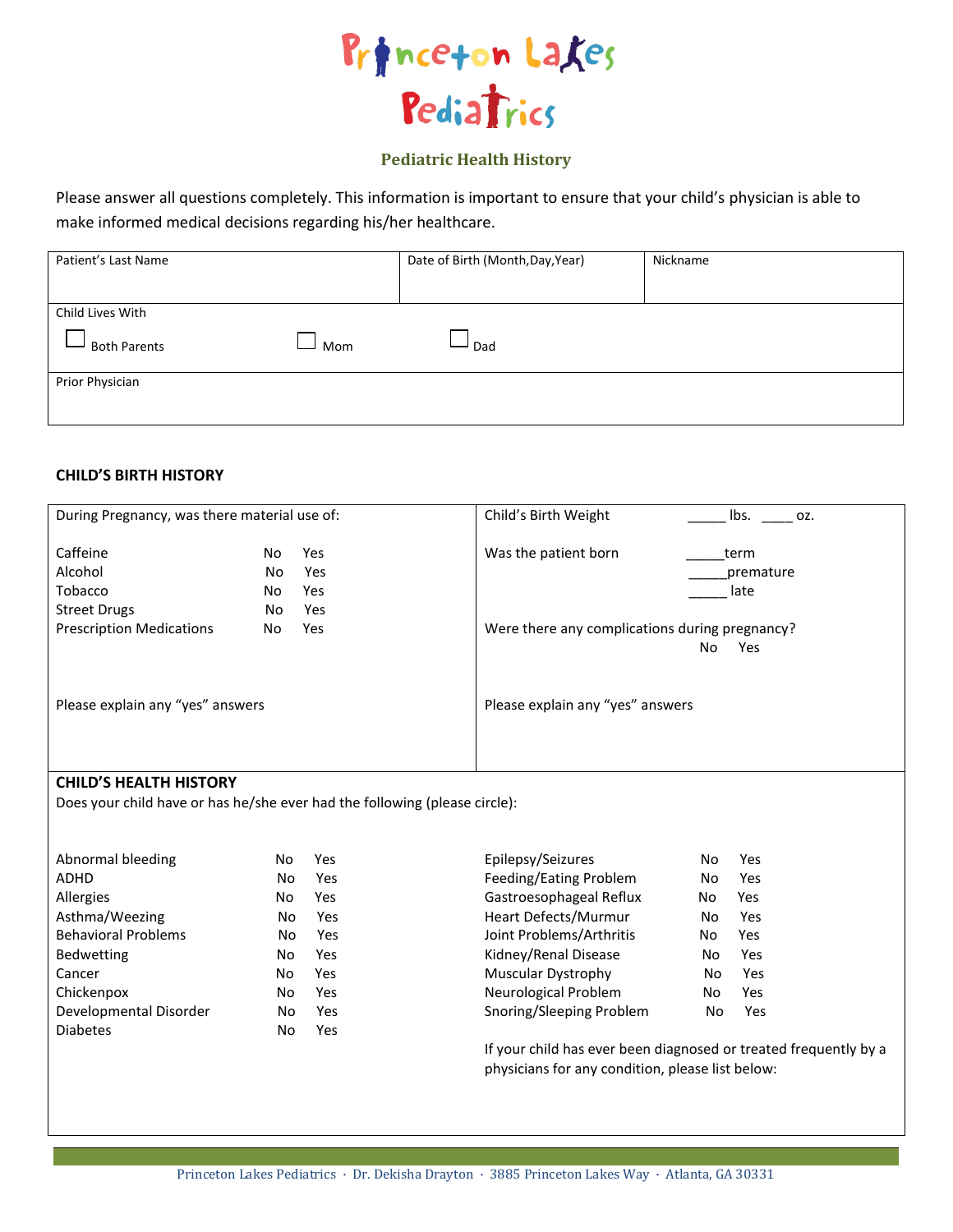

# **Patient Medication History**

| Please list any allergies, reactions, or sensitivity to any medication.                                     |                                                                                                                                                                                                                                                                    |  |  |  |  |
|-------------------------------------------------------------------------------------------------------------|--------------------------------------------------------------------------------------------------------------------------------------------------------------------------------------------------------------------------------------------------------------------|--|--|--|--|
| Please list any medication your child is currently taking.                                                  |                                                                                                                                                                                                                                                                    |  |  |  |  |
| <b>FAMILY HEALTH HISTORY</b>                                                                                |                                                                                                                                                                                                                                                                    |  |  |  |  |
| Mother's Age                                                                                                | Please list any maternal health issues                                                                                                                                                                                                                             |  |  |  |  |
| Father's Age                                                                                                | Please list any paternal health issues                                                                                                                                                                                                                             |  |  |  |  |
| Siblings Age<br>M/F<br>1. Age -<br>2. Age -<br>M/F<br>3. Age -<br>M/F<br>4. Age -<br>M/F<br>M/F<br>5. Age - | Please list any other health issues                                                                                                                                                                                                                                |  |  |  |  |
| child may need.                                                                                             | To the best of my knowledge, all the information on this form has been answered accurately. I understand that inaccurate or<br>incomplete information may be dangerous to my child's health. I authorize the healthcare staff to perform the necessary services my |  |  |  |  |
| Signature of Parent (Guardian)                                                                              |                                                                                                                                                                                                                                                                    |  |  |  |  |
| Date                                                                                                        |                                                                                                                                                                                                                                                                    |  |  |  |  |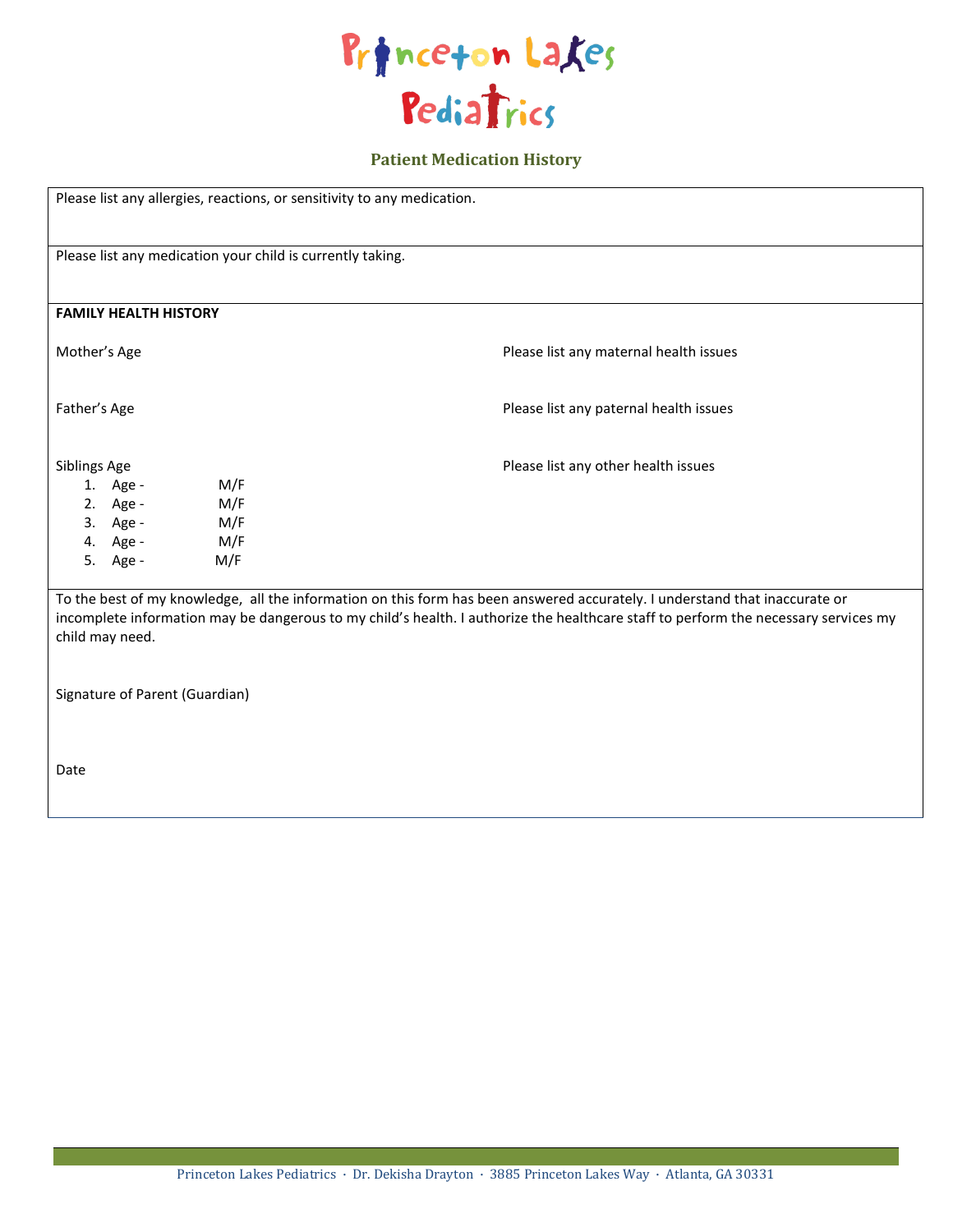

I request that payment of authorized benefits be made to Princeton Lakes Pediatrics.

I further authorize the release of any medical information necessary to process insurance claims or any medical information that is required for any health care related utilization review or quality insurance activities or any healthcare professional requiring this information.

I understand and acknowledge that this assignment of benefits does not relieve me of my financial obligation for all medical fees and charges incurred by me and/or my child/children and I hereby accept such responsibility, including but not limited to those fees and charges not directly reimbursed to Princeton Lakes Pediatrics by any insurance policy, self insurance program, or other benefit plan.

This information will remain in effect until revoked by me in writing. A photocopy of this authorization shall be considered as effective and valid as the original. I understand that I have a right to receive a copy of this authorization.

| Parent / Guardian Signature | Date |
|-----------------------------|------|
|                             |      |
|                             |      |
| Relationship to Patient     |      |
|                             |      |

## Receipt of Notice of Privacy Practices

I acknowledge that I have received or seen a copy of the Notice of Privacy Practices.

| Parent / Guardian Signature | Date |
|-----------------------------|------|
|                             |      |
|                             |      |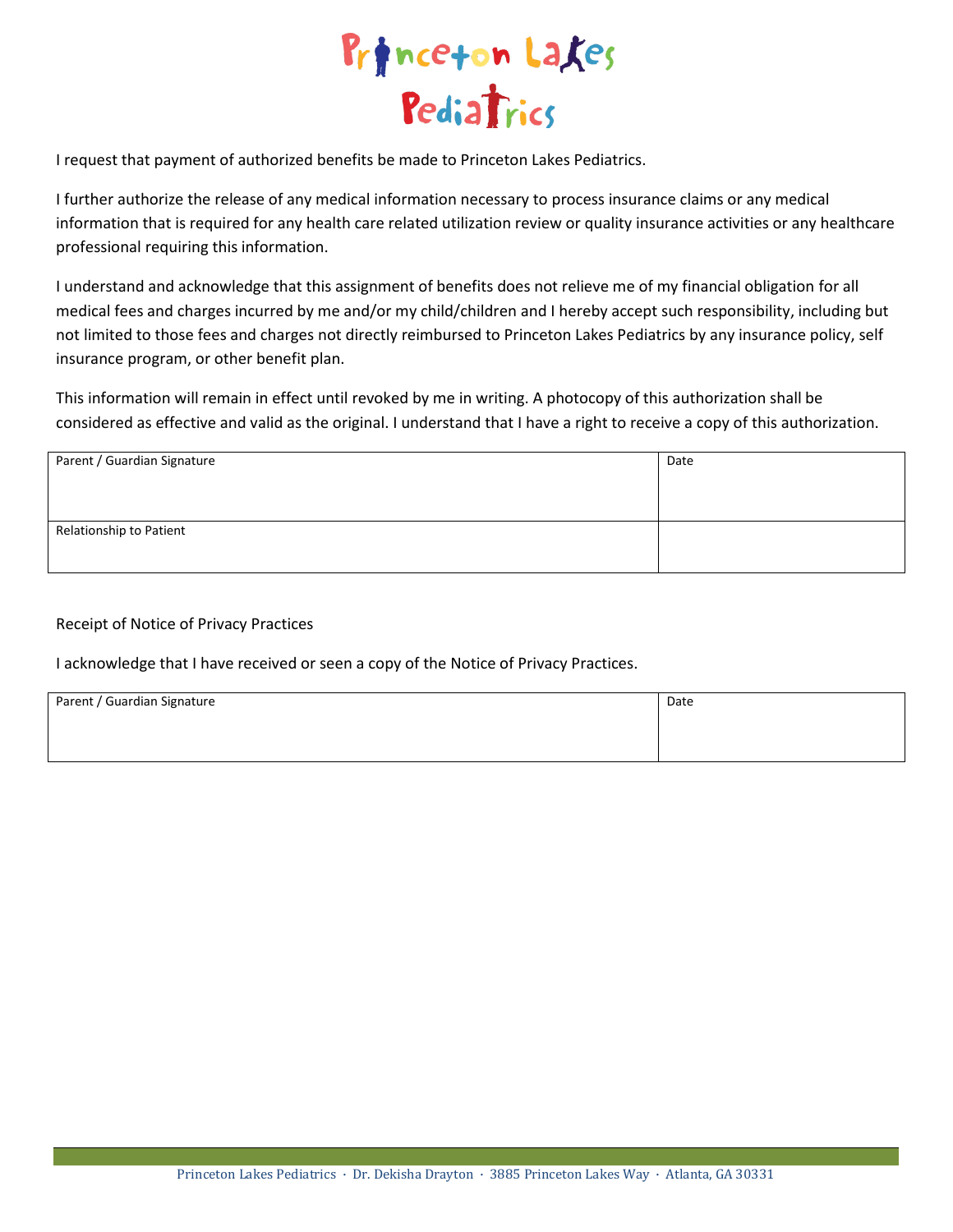

#### **PRINCETON LAKES PEDIATRICS NOTICE OF PRIVACY PRACTICES**

This Notice of Privacy Practices describes how we may use and disclose your protected health information to carry out treatment, payment or health care operations and for other purposes that are permitted or required by law. It also describes your rights to access and control your protected health information. "Protected health information" is information about you, including demographic information, that may identify you and that relates to your past, present or future physical or mental health or condition and related health care services.

We are required to abide by the terms of this Notice of Privacy Practices. We may change the terms of our notice, at any time. The new notice will be effective for all protected health information that we maintain at that time. Upon your request, we will provide you with any revised Notice of Privacy Practices. You may request a revised version by accessing our website, or calling the office and requesting that a revised copy be sent to you in the mail or asking for one at the time of your next appointment.

### **1. USES AND DISCLOSURES OF PROTECTED HEALTH INFORMATION**

Your protected health information may be used and disclosed by your physician, our office staff and others outside of our office who are involved in your care and treatment for the purpose of providing health care services to you. Your protected health information may also be used and disclosed to pay your health care bills and to support the operation of your physician's practice.

Following are examples of the types of uses and disclosures of your protected health information that your physician's office is permitted to make. These examples are not meant to be exhaustive, but to describe the types of uses and disclosures that may be made by our office.

**Treatment:** We will use and disclose your protected health information to provide, coordinate, or manage your health care and any related services. This includes the coordination or management of your health care with another provider. For example, we would disclose your protected health information, as necessary, to a home health agency that provides care to you. We will also disclose protected health information to other physicians who may be treating you. For example, your protected health information may be provided to a physician to whom you have been referred to ensure that the physician has the necessary information to diagnose or treat you. In addition, we may disclose your protected health information from time-to-time to another physician or health care provider (*e.g.*, a specialist or laboratory) who, at the request of your physician, becomes involved in your care by providing assistance with your health care diagnosis or treatment to your physician.

Payment: Your protected health information will be used and disclosed, as needed, to obtain payment for your health care services provided by us or by another provider. This may include certain activities that your health insurance plan may undertake before it approves or pays for the health care services we recommend for you such as: making a determination of eligibility or coverage for insurance benefits, reviewing services provided to you for medical necessity, and undertaking utilization review activities. For example, obtaining approval for a hospital stay may require that your relevant protected health information be disclosed to the health plan to obtain approval for the hospital admission.

**Health Care Operations:** We may use or disclose, as needed, your protected health information in order to support the business activities of your physician's practice. These activities include, but are not limited to, quality assessment activities, employee review activities, training of medical students, licensing, fundraising activities, and conducting or arranging for other business activities.

We will share your protected health information with third party "business associates" that perform various activities (for example, billing or transcription services) for our practice. Whenever an arrangement between our office and a business associate involves the use or disclosure of your protected health information, we will have a written contract that contains terms that will protect the privacy of your protected health information.

We may use or disclose your protected health information, as necessary, to provide you with information about treatment alternatives or other health-related benefits and services that may be of interest to you. You may contact our Privacy Officer to request that these materials not be sent to you.

We may use or disclose your demographic information and the dates that you received treatment from your physician, as necessary, in order to contact you for fundraising activities supported by our office. If you do not want to receive these materials, please contact our Privacy Officer and request that these fundraising materials not be sent to you.

#### **Other Permitted and Required Uses and Disclosures That May Be Made Without Your Authorization or Opportunity to Agree or Object**

We may use or disclose your protected health information in the following situations without your authorization or providing you the opportunity to agree or object. These situations include:

**Required By Law:** We may use or disclose your protected health information to the extent that the use or disclosure is required by law. The use or disclosure will be made in compliance with the law and will be limited to the relevant requirements of the law. You will be notified, if required by law, of any such uses or disclosures. Public Health: We may disclose your protected health information for public health activities and purposes to a public health authority that is permitted by law to collect or receive the information. For example, a disclosure may be made for the purpose of preventing or controlling disease, injury or disability. **Communicable Diseases:** We may disclose your protected health information, if authorized by law, to a person who may have been exposed to a communicable disease or may otherwise be at risk of contracting or spreading the disease or condition.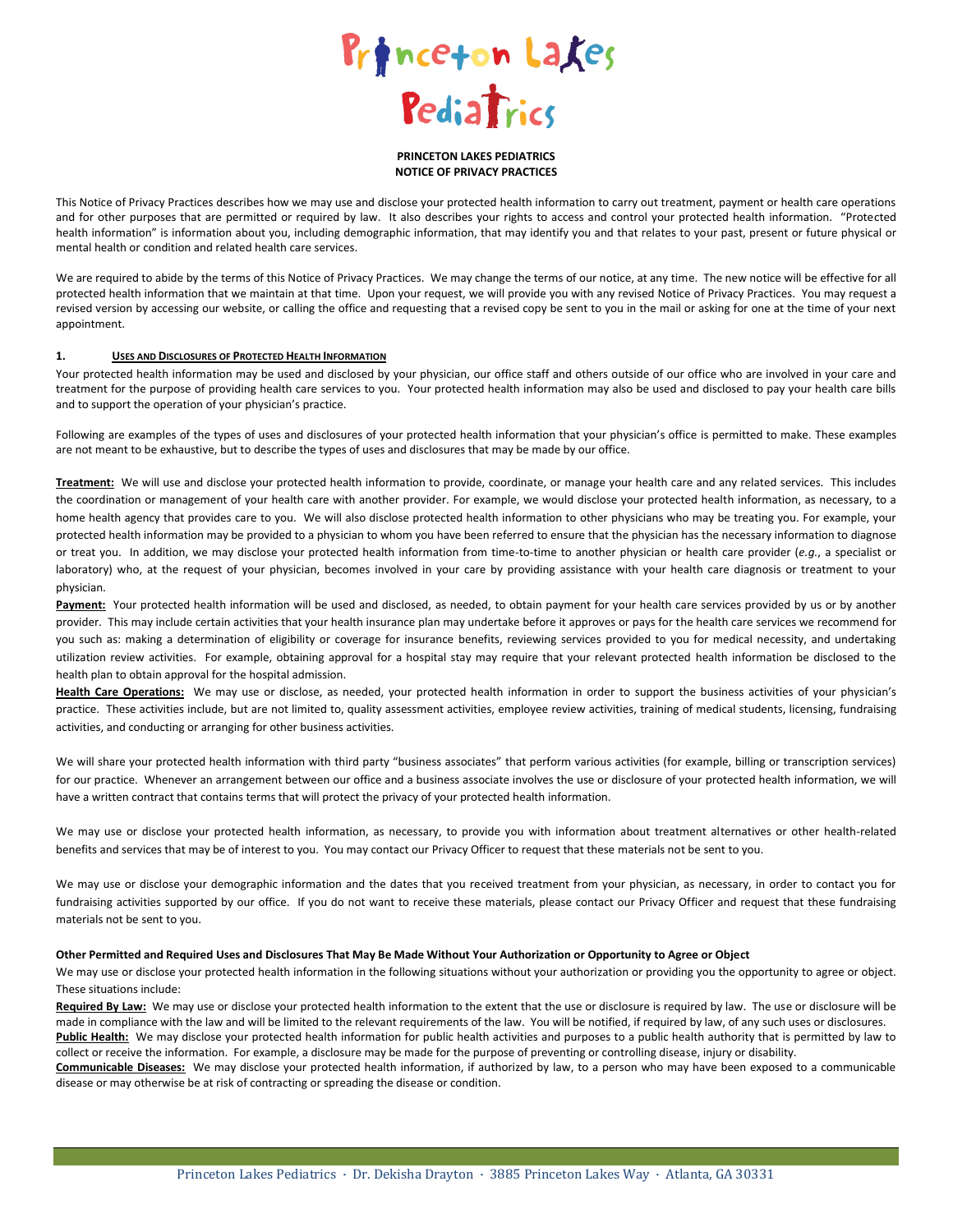

Health Oversight: We may disclose protected health information to a health oversight agency for activities authorized by law, such as audits, investigations, and inspections. Oversight agencies seeking this information include government agencies that oversee the health care system, government benefit programs, other government regulatory programs and civil rights laws.

**Abuse or Neglect:** We may disclose your protected health information to a public health authority that is authorized by law to receive reports of child abuse or neglect. In addition, we may disclose your protected health information if we believe that you have been a victim of abuse, neglect or domestic violence to the governmental entity or agency authorized to receive such information. In this case, the disclosure will be made consistent with the requirements of applicable federal and state laws.

**Food and Drug Administration:** We may disclose your protected health information to a person or company required by the Food and Drug Administration for the purpose of quality, safety, or effectiveness of FDA-regulated products or activities including, to report adverse events, product defects or problems, biologic product deviations, to track products; to enable product recalls; to make repairs or replacements, or to conduct post marketing surveillance, as required.

**Legal Proceedings:** We may disclose protected health information in the course of any judicial or administrative proceeding, in response to an order of a court or administrative tribunal (to the extent such disclosure is expressly authorized), or in certain conditions in response to a subpoena, discovery request or other lawful process.

Law Enforcement: We may also disclose protected health information, so long as applicable legal requirements are met, for law enforcement purposes. These law enforcement purposes include (1) legal processes and otherwise required by law, (2) limited information requests for identification and location purposes, (3) pertaining to victims of a crime, (4) suspicion that death has occurred as a result of criminal conduct, (5) in the event that a crime occurs on the premises of our practice, and (6) medical emergency (not on our practice's premises) and it is likely that a crime has occurred.

**Coroners, Funeral Directors, and Organ Donation:** We may disclose protected health information to a coroner or medical examiner for identification purposes, determining cause of death or for the coroner or medical examiner to perform other duties authorized by law. We may also disclose protected health information to a funeral director, as authorized by law, in order to permit the funeral director to carry out their duties. We may disclose such information in reasonable anticipation of death. Protected health information may be used and disclosed for cadaveric organ, eye or tissue donation purposes.

**Research:** We may disclose your protected health information to researchers when their research has been approved by an institutional review board that has reviewed the research proposal and established protocols to ensure the privacy of your protected health information.

**Criminal Activity:** Consistent with applicable federal and state laws, we may disclose your protected health information, if we believe that the use or disclosure is necessary to prevent or lessen a serious and imminent threat to the health or safety of a person or the public. We may also disclose protected health information if it is necessary for law enforcement authorities to identify or apprehend an individual.

**Military Activity and National Security:** When the appropriate conditions apply, we may use or disclose protected health information of individuals who are Armed Forces personnel (1) for activities deemed necessary by appropriate military command authorities; (2) for the purpose of a determination by the Department of Veterans Affairs of your eligibility for benefits, or (3) to foreign military authority if you are a member of that foreign military services. We may also disclose your protected health information to authorized federal officials for conducting national security and intelligence activities, including for the provision of protective services to the President or others legally authorized.

**Workers' Compensation:** We may disclose your protected health information as authorized to comply with workers' compensation laws and other similar legallyestablished programs.

**Inmates:** We may use or disclose your protected health information if you are an inmate of a correctional facility and your physician created or received your protected health information in the course of providing care to you.

### **Uses and Disclosures of Protected Health Information Based upon Your Written Authorization**

Other uses and disclosures of your protected health information will be made only with your written authorization, unless otherwise permitted or required by law as described below. You may revoke this authorization in writing at any time. If you revoke your authorization, we will no longer use or disclose your protected health information for the reasons covered by your written authorization. Please understand that we are unable to take back any disclosures already made with your authorization.

#### **Other Permitted and Required Uses and Disclosures That Require Providing You the Opportunity to Agree or Object**

We may use and disclose your protected health information in the following instances. You have the opportunity to agree or object to the use or disclosure of all or part of your protected health information. If you are not present or able to agree or object to the use or disclosure of the protected health information, then your physician may, using professional judgement, determine whether the disclosure is in your best interest.

Facility Directories: Unless you object, we will use and disclose in our facility directory your name, the location at which you are receiving care, your general condition (such as fair or stable), and your religious affiliation. All of this information, except religious affiliation, will be disclosed to people that ask for you by name. Your religious affiliation will be only given to a member of the clergy, such as a priest or rabbi.

**Others Involved in Your Health Care or Payment for your Care:** Unless you object, we may disclose to a member of your family, a relative, a close friend or any other person you identify, your protected health information that directly relates to that person's involvement in your health care. If you are unable to agree or object to such a disclosure, we may disclose such information as necessary if we determine that it is in your best interest based on our professional judgment. We may use or disclose protected health information to notify or assist in notifying a family member, personal representative or any other person that is responsible for your care of your location, general condition or death. Finally, we may use or disclose your protected health information to an authorized public or private entity to assist in disaster relief efforts and to coordinate uses and disclosures to family or other individuals involved in your health care.

### **2. YOUR RIGHTS**

Following is a statement of your rights with respect to your protected health information and a brief description of how you may exercise these rights.

You have the right to inspect and copy your protected health information. This means you may inspect and obtain a copy of protected health information about you for so long as we maintain the protected health information. You may obtain your medical record that contains medical and billing records and any other records that your physician and the practice uses for making decisions about you. As permitted by federal or state law, we may charge you a reasonable copy fee for a copy of your records.